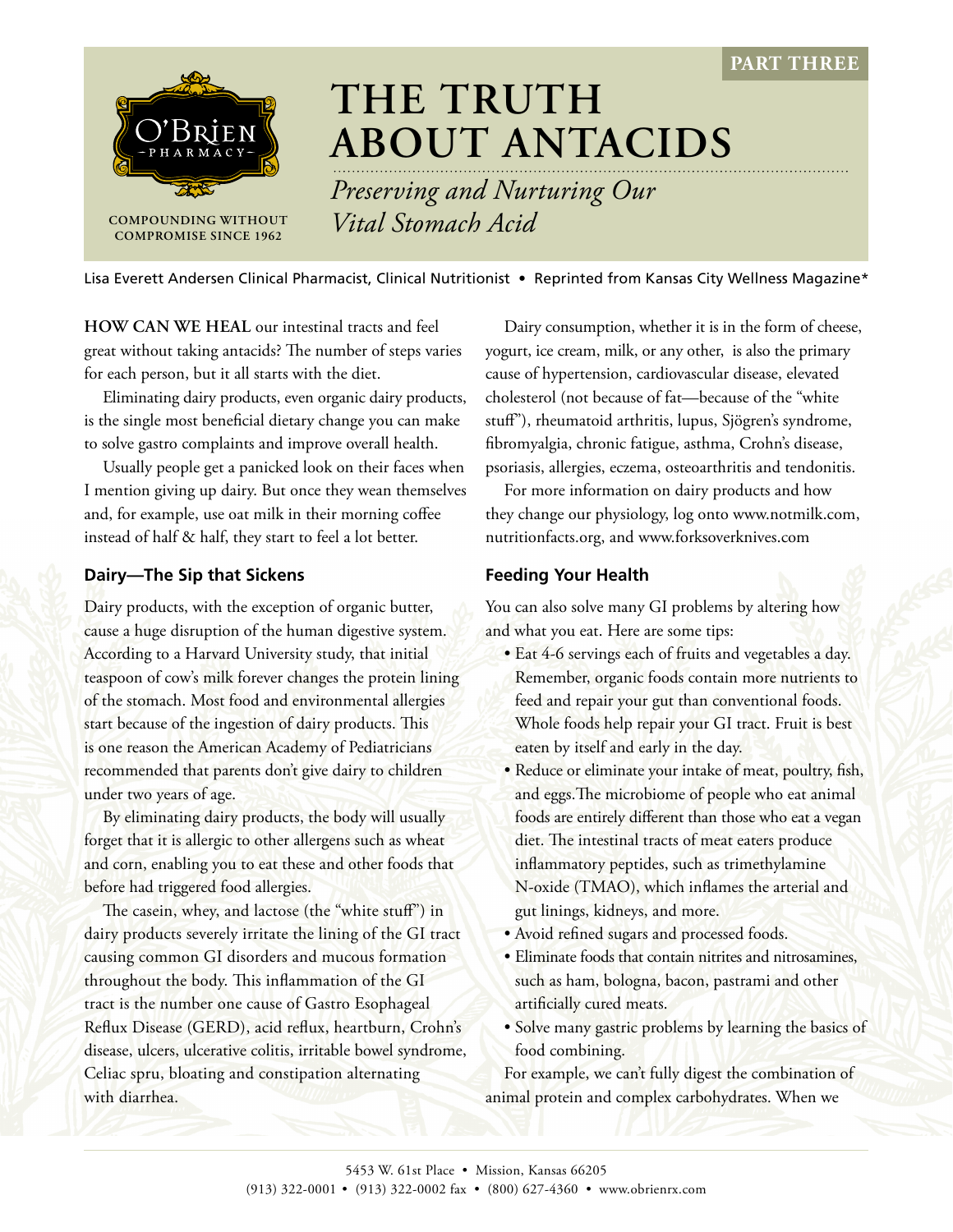eat foods that are incompatible, we don't get the proper nutrients and we lose energy.

#### **Drinking Patterns**

Become an aqua-holic. Water is important because it hydrates the entire GI tract, softening stool, encouraging peristalsis, preventing constipation and carrying away toxins. Drink eight glasses of room temperature purified water throughout the day, but don't consume liquids heavily right before you eat. Too much water dilutes digestive enzymes and juices, impairing digestion. Drinking icy beverages before you eat can stun the lining of your gut, cutting down on acid and enzyme production, as well as peristalsis.

Eliminate carbonated beverages— the sugar and acids in them corrode the intestinal tract. Some carbonated beverages are used to remove bloodstains from highways! Gut damage from aspartame, also known as Equal™ or Nutrasweet™, can be extensive. Drinking aspartame in diet soda is like bathing your gut in formaldehyde.

If you drink coffee or tea, choose organic products. For decaffeinated coffee, look for water-processed beans. Enjoy organic green, white or herbals teas.

#### **Restoring the Natural Flora in the Gut**

Few things are as important to the health of the gut and our immune system as the good bacteria indigenous to the digestive tract. Chlorine in water, antibiotics in meat, prescription antibiotics and environmental toxins all take their toll on these "good guys," creating the perfect habitat for bad bacteria and other organisms.

Probiotics are the good bacteria of the microbiome. There are probiotic supplements that help balance and maintain a healthy intestinal tract. Probiotics also helps relieve gastro symptoms and restore the intestinal lining. Ideally, try to use natural alternatives to antibiotic therapy, as these do not disturb the normal good bacteria, but when that is not possible, always take probiotics following a round of antibiotics to bring your system back into balance. If we are eating and drinking properly (no meat, no dairy, purified water), there is no need to continuously take a probiotic for maintenance. Doing so can create an uncomfortable build-up of the bacteria outside of the colon and in the stomach and small intestines, called SIBO.

Look for probiotics that guarantee at least 20 billion bacteria at the time of sale. Otherwise, they may be ineffective. Orthobiotic™ and Probiotic 225™ are examples of guaranteed potency. Your probiotic product should contain several species of bacteria.

After a round of Cipro®, it can take 10 weeks of 56 billion units of probiotics a day to reinoculate the gut just 80%. So in the case of Orthobiotic™, taking 3 capsules per day for 2- 3 weeks should put the colon well on its way to being fully staffed with friendly bacteria. If you are taking Probiotic 225™, use one packet of powder in water and drink once a week for 2-3 weeks. Unless a person has had their appendix removed, it should not be necessary to continuously take a probiotic. However, if the appendix has been removed, 20 billon units of probiotics 3 times a week will maintain the gut flora.

#### **Adding Digestive Enzymes and Keeping Up the Acid**

The aging process along with toxins, poor diets and medication can also reduce motility and digestive secretions. You can use enzymes or a combination of enzymes and betaine hydro-chloride to aid the digestive process. An example of balanced, therapeutic enzymes is a product called Digest<sup>™</sup> by Perfect Balance.

Take 1-3 tablets/capsules per meal. Some people take 1-3 digestive enzymes at bedtime to help breakdown foodstuffs. Digest™ contains the following ingredients and doses per capsule, so I recommend looking for the same in the enzyme product you choose.

- Protease I, II, III & DDP-IV 72,000 HUT
- Cellulase 17,000 CU
- Amylase 15,000 DU
- Lipase 7,000 FIP
- Hemicellulose 4,000 HCU
- Xylanase 1,000 XU
- Lactase 900 ALU
- Invertase 700 SU
- Diastase 600 DP
- Alpha Galactosidase 200 GalU
- Phytase 50 FTU
- Pectinase 50 PGU
- Glucoamylase 50 AGU
- Beta Glucanase 75 BGU